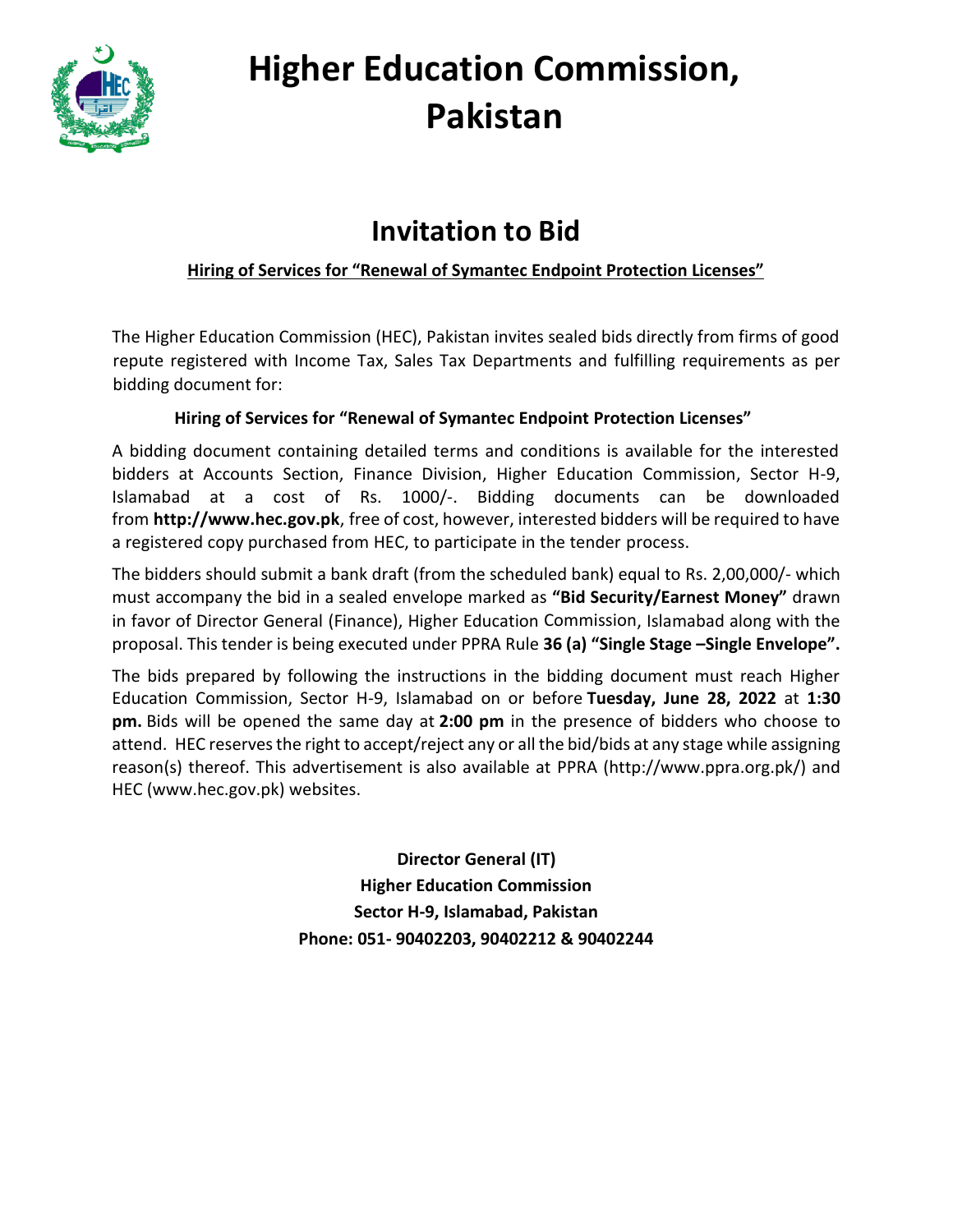|                                | HEC HEC HEC HEC<br>HEC HEC HEC HEC HEC<br>HEC HEC<br>HEG HEG                                                           |
|--------------------------------|------------------------------------------------------------------------------------------------------------------------|
|                                | Request for Proposal (RFP)                                                                                             |
|                                | For                                                                                                                    |
| 등                              | 퓨<br><b>Renewal of Symantec Endpoint Protection</b><br>Licenses (for 3 years)                                          |
| 픎<br>玉<br>픎                    | <b>Last Date for Submission:</b><br>June 28, 2022 at 1:30 P.M<br><b>Bid Opening Date:</b><br>June 28, 2022 at 2:00 P.M |
| HEC<br>8                       |                                                                                                                        |
| 玉<br><b>HEC HECHEC HEC HEC</b> | <b>HIGHER EDUCATION COMMISSION</b><br>내 그는<br><b>H-9, ISLAMABAD</b>                                                    |
|                                | <b>Websites:</b><br>www.hec.gov.pk                                                                                     |
| 픎                              | Tele No. 051-90402208, 90402244    Fax no. 051-90402202                                                                |
| Ē                              | $(Rs. 1000/-)$                                                                                                         |
|                                |                                                                                                                        |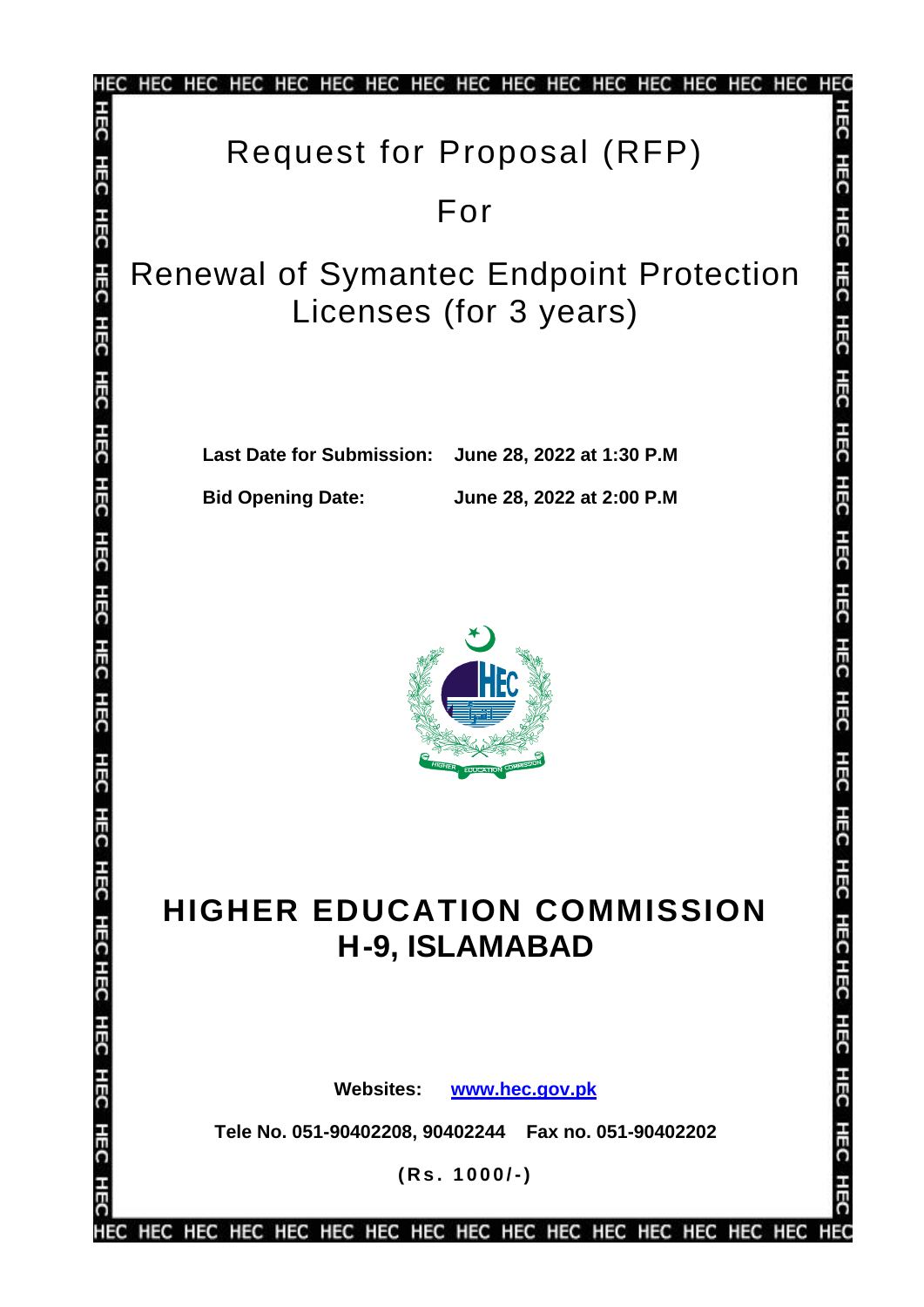

## **TABLE OF CONTENT**

| 3.  |  |
|-----|--|
| 4.  |  |
| 5.  |  |
| 6.  |  |
|     |  |
| 8.  |  |
|     |  |
| 10. |  |
|     |  |

#### **List of Annexure / Form(s)**

| Annex IV: Technical Compliance Certificates/Compliance Undertaking14 |  |
|----------------------------------------------------------------------|--|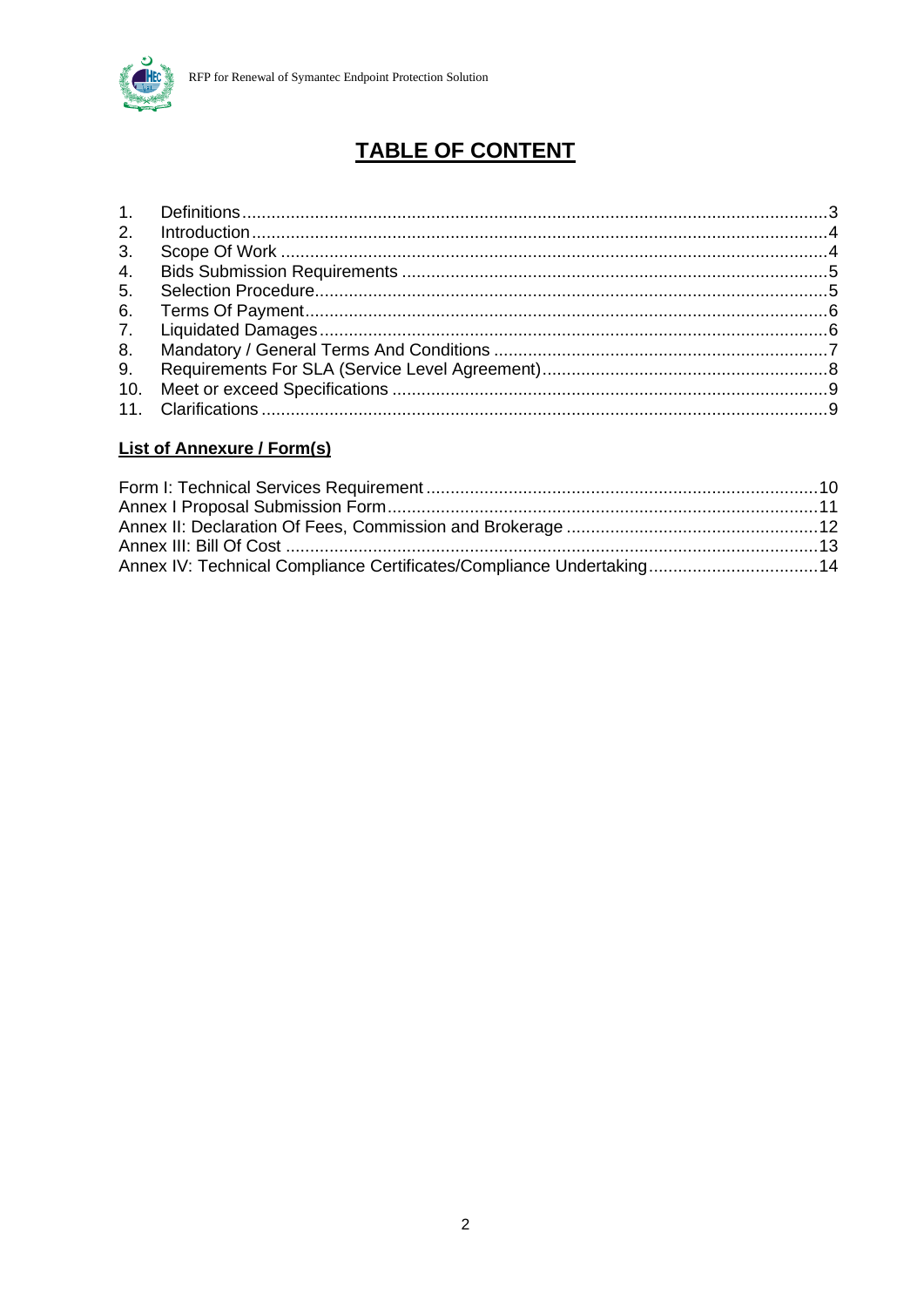

#### **1. DEFINITIONS**

- 1.1. HEC: Higher Education Commission.
- 1.2. SLA: Service Level Agreement.
- 1.3. RFP: Request for Proposals.
- 1.4. BOQ: Bill of Quantity
- 1.5. BOC: Bill of Cost
- 1.6. Total Bid Value: Cost of Three-year services as per BOC.
- 1.7. ITMS: IT Management Suite
- 1.8. Total Contract Value: Cost of Three-year services as per BOC, Parts and Consumables Costs.
- 1.9. Bidder: Firms who have submitted the proposals.
- 1.10. Selected Bidder: Firms selected for the award of tender.
- 1.11. First Party: Higher Education Commission
- 1.12. Second Party: Selected Bidder.
- 1.13. Service Level Agreement: The level of service which HEC purchases from vendor in respect of the service.
- 1.14. Trouble Ticket: A File that identified the fault, the technical detail.
- 1.15. Renewal: It includes the renewal of licenses deployed in entire HEC Infrastructure
- 1.16. Call-out Interval: The time between Network Operation Centre issuing a trouble ticket to the concerned vendor engineer and confirming that the trouble ticket is received and accepted by the vendor.
- 1.17. Restoration Time: Time measured between a trouble ticket being received and accepted by the vendor and restoration of the system(s)/service(s)/functionality (ies) in subject to operation condition.
- 1.18. Resolve: To restore the system(s)/services(s)/functionality (ies) about which a trouble ticket was issued and complete all further activates necessary to close the trouble ticket.
- 1.19. Resolution Time: The time measured between a Trouble ticket being received and accepted by the vendor and the answer to / completion of the trouble ticket.
- 1.20. Violation: Breach of SLA against activities will be considered as one violation and in case for further delay every subsequent interval equal maximum resolution time will be count as double of previous violation.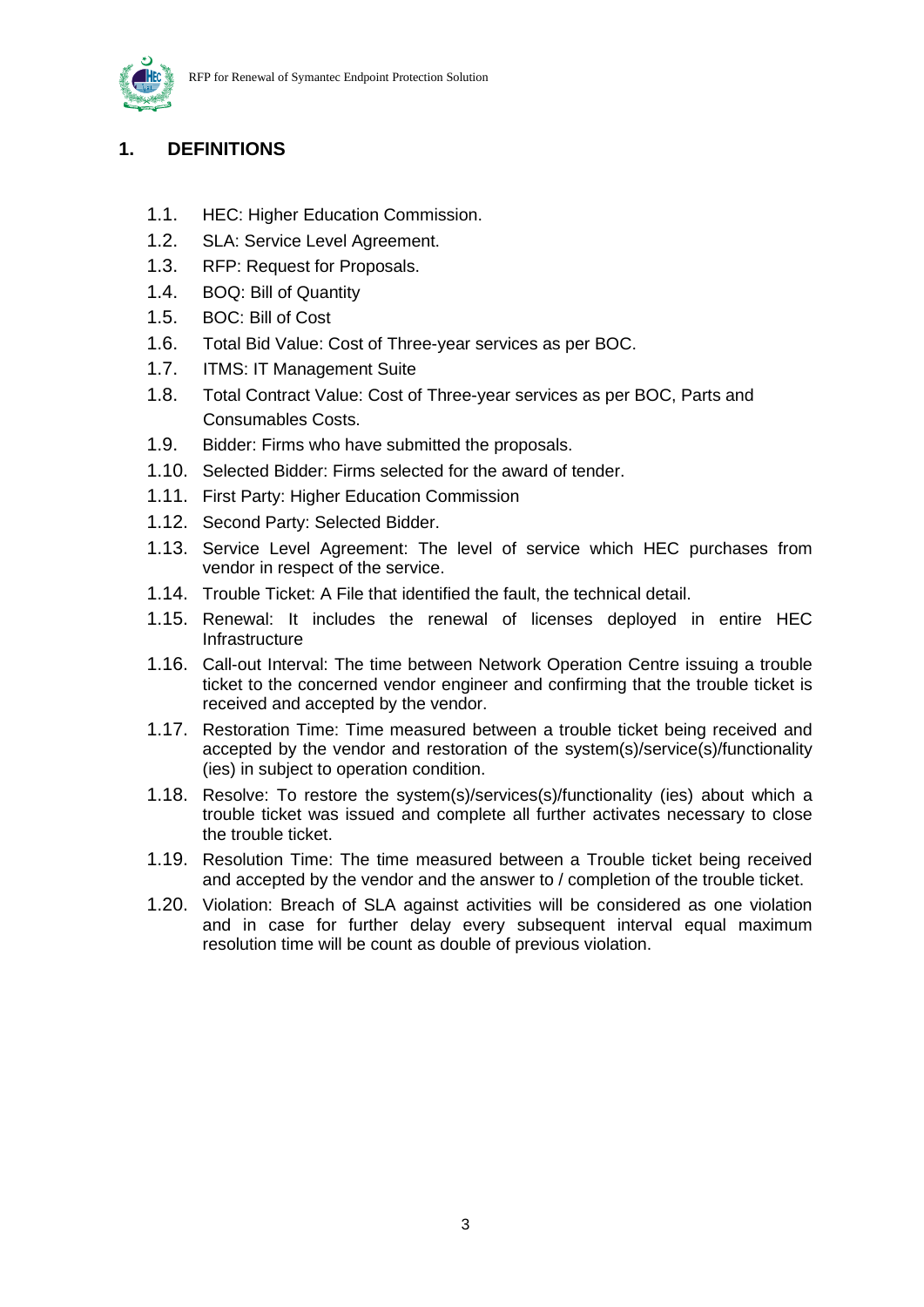

#### **2. INTRODUCTION**

Higher Education Commission (HEC), has IT Infrastructure which provides IT facilities to the employees of HEC and to the users of universities/institutes like Video Conferencing, Interactive Lecturing, Internet, Email, Internal and External Portal, and Files Sharing, etc. Over the past few years, advanced technology and enhanced version of software's and new services have emerged and their requirement is penetrating in HEC routine business. Further number of employees have also increased in HEC. Therefore, there was certain requirement of antivirus solution as first level of protection to achieve continuity in the operations.

To achieve the smooth functionality, HEC IT had purchased Six Hundred (600) Licenses of Symantec endpoint Antivirus solution for the protection of our ICT Infrastructure Servers and End-User's Laptops which were expired on 20th May 2021. However, it is essential for the ICT infrastructure security and for the business continuity of the HEC ICT services, to renew the Symantec AV solution for all the end user laptops of HEC employees and for the HEC Infrastructure servers' landscape.

Furthermore, in view to the currently evolving situation of cyber security engagements for the ICT infrastructures, hereby it is also proposed that the security analyzing and the management solutions i.e., patch management, assets management and inventory management as part of Symantec ITMS suite, may also be required, subject to the requirements, availability of funds and approvals, to provide the much-needed endpoint protection analysis and management solution as well.

Therefore, it is requested to renew the AV licenses of previously deployed Symantec AV solution for the continuation of the services to provide the end-toend protection, and to implement the Symantec ITMS suite on HEC servers, as a comprehensive protection and management solution as an optional part with this solution, as per requirements mentioned in the BOQ.

#### **3. SCOPE OF WORK**

Following requirements define the scope of work of this tender:

- 1. The Selected Bidder will be responsible for the supply, installation, configuration, integration, testing, and commissioning of SEP licenses renewal as a mandatory requirement (and ITMS suite as optional requirement, subject to the availability of funds and approvals etc.) at HEC Islamabad as per the requirements of HEC.
- 2. The selected bidder shall be responsible for the provisioning of extended warranties and services if required by HEC.
- 3. The selected bidder will be responsible to respond to events on urgent basis as per SLA mention in this RFP.
- 4. The bidder will provide all updates and when launched by the solution provider.
- 5. The selected bidder will be responsible to provide the onsite/offsite trainings for the HEC resources (at least two) both technical and functional level, specifically on added AV features and ITMS Suite (if optional part is also procured).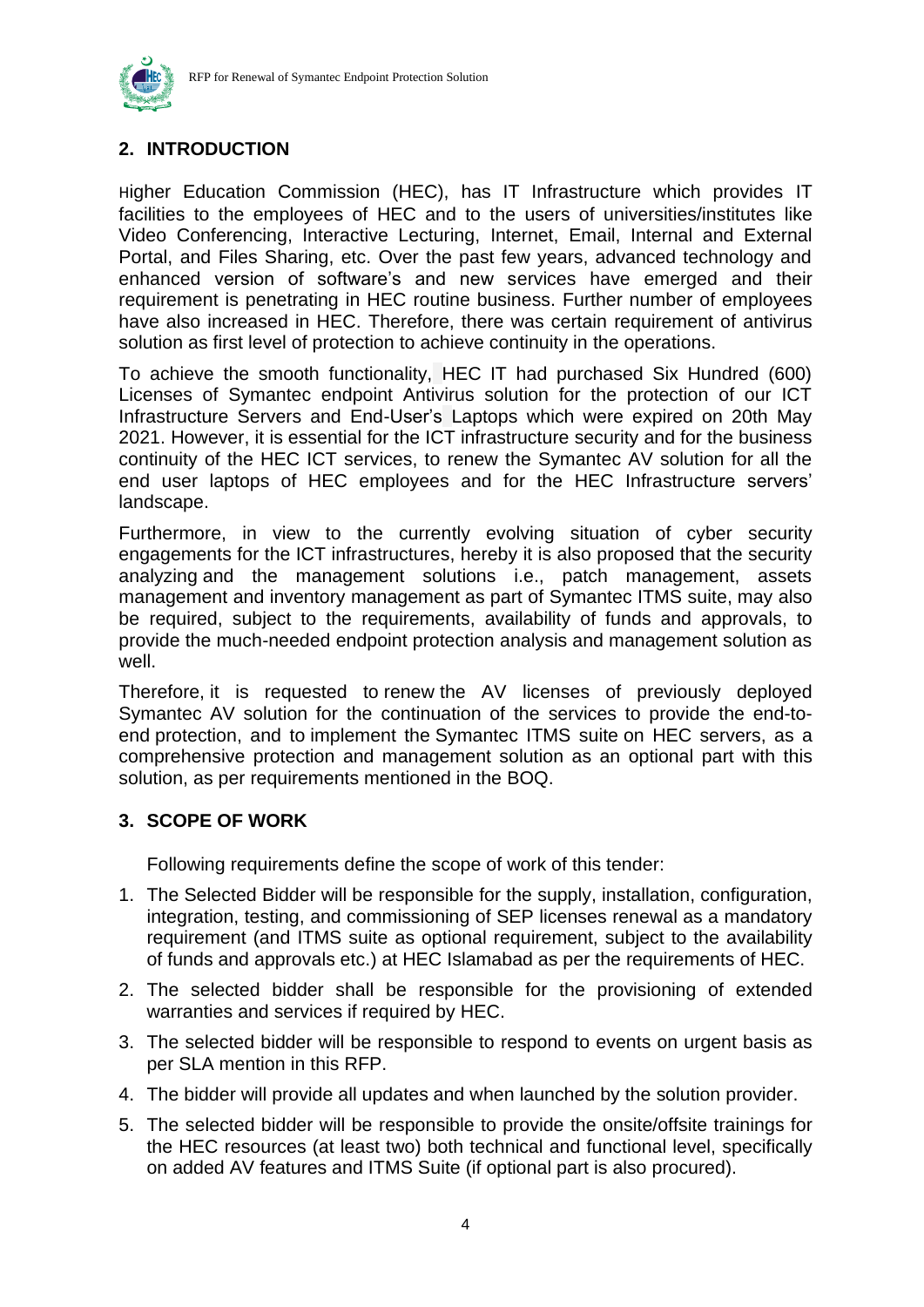

#### **4. BIDS SUBMISSION REQUIREMENTS**

The objective of bid submission requirement is to provide bidders the information to submit their bid in response of this RFP according to the specifications defined in this RFP and in order/sequence as set forth in this document. Bidders must follow following requirements for their proposals/bids:

- 1. For this tender PPRA's Rule number **36(a) 'Single stage - Single Envelope** Procedure' for open competitive bidding shall be adopted.
- 2. The bidder is required to submit Bid in Single Envelop. Envelope should also be labeled with the name, address and contact number of the bidding company.
- 3. Bidders shall submit Technical Proposal along with brochures/data sheets explaining of the items quoted.
- 4. Bidders shall submit a signed letter with Official stamp affixed on it as per the format given in **Annex-I** as a cover letter to the Bid/Proposal. Bids/Proposals submitted without this cover letter will not be accepted, and bids will likely be rejected straightaway.
- 5. Bidders shall provide Company Profile, authorization & relationship with principal firm(s), location of branch offices.
- 6. Bidders are required to fill and sign the Technical Information Form I as provided in this RFP and must submit it along with Proposal.
- 7. Bidders are required to fill and sign all pages of the **Annex-III "Bill of Cost"** while following the format given and submit it as Financial Proposal. Financial Proposals not following the given format may lead to the rejection of bid.
- 8. Bidders are required to submit their financial proposals in PAK Rupees, a bank draft equal to 2,00,000/- PKR should accompany the bid as part of financial proposal as bid security/earnest money drawn in favor of D.G. (Finance), Higher Education Commission, Islamabad.
- 9. The bid shall not be considered without bid security/earnest money. The bid shall not be considered if the bid security/earnest money is less than the mentioned amount.
- 10.If a bidder has quoted multiple options, in this case bidder should submit the bid security/earnest money equal to 2,00,000/- PKR against the highest quoted option.
- 11.Integrity pacts need to be furnished on legal stamp paper along with bid.
- 12.Bidders are required to quote the unit price of each item inclusive of all the taxes applicable by the Federal / Provincial Government with breakup.
- 13.In case of sudden leave on the bid opening date tender will be opened on the next working day.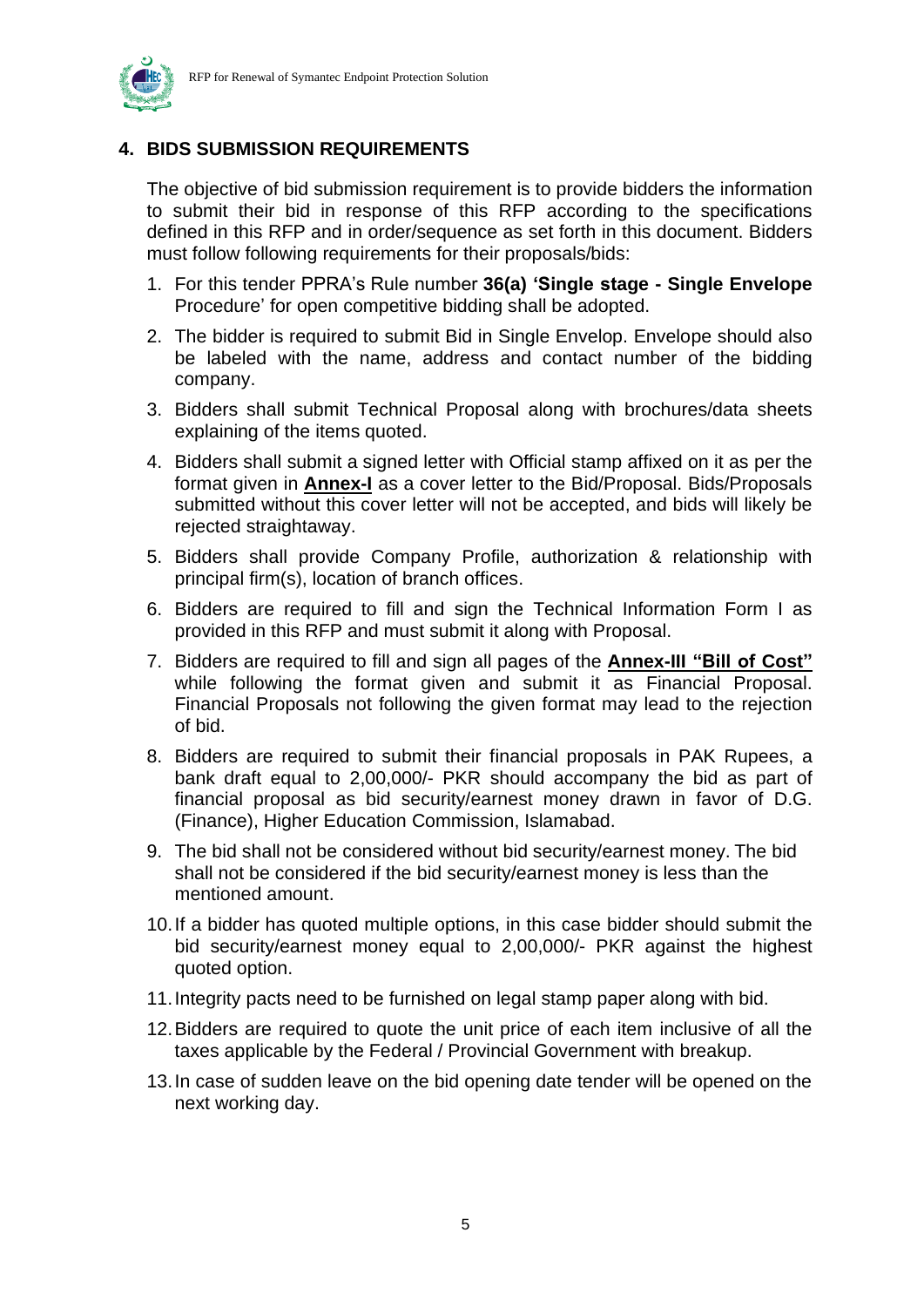

### **5. SELECTION PROCEDURE**

- 1. A one step process will be used for the selection of a bidder for the award of this tender.
- 2. HEC's intent in issuing this Tender Document is to award a contract to the lowest evaluated and best responsive bidder who meets specifications as laid out in Technical Information Form I and who fulfill all Mandatory Requirements mentioned in General Terms and Conditions. If any of the requirements or equipment specifications is not met by the bidder, the bid will be considered as non-responsive, and the bid of the next bidder will be considered.
- 3. After the approval of contract award, a contract agreement on the stamp paper worth Rs. 100/- shall be executed by the firm with selected bidder within 30 days from the date of issuance of Letter of Intent.

#### **6. TERMS OF PAYMENT**

- 1. No payment shall be made in advance to the Contractor as mobilization advance.
- 2. First year payment as per Bill of Cost (Annex-III) be payable to the Contractor upon successful installation, proper integration, testing of all licenses as per requirement of HEC Islamabad.  $2^{nd}$  and  $3^{rd}$  year cost shall be payable to the contractor as per payment terms and Bill of Cost.
- 3. The Selected Bidders must furnish the Performance Bank Guarantee equivalent to 10 % of contract value at the time of singing of contract for the contract duration, which will be released after expiry of the contract.
- 4. All payments shall be made through cross cheque in the Pak Rupees.
- 5. Taxes will be deducted at source as per government rules at the time of payment.
- 6. The 2,00,000/- PKR as bid security/earnest money of the successful bidder will be returned after signing of the agreement.
- 7. If the progress of the work is not to the satisfaction of the Executive Director, HEC. Executive Director HEC has the right to cancel the order, get the work done from third party selected in accordance with the PPRA rules subject to the condition that if the first party must pay any amount in excess of the agreed amount, the difference will be recovered from the second party.
- 8. HEC may issue purchase order for all items or parts as per requirements / availability of funds.
- 9. Prices quoted must be include of all taxes and fixed in PKR.

#### **7. LIQUIDATED DAMAGES**

1. In case of delay, the Executive Director, HEC reserves the right to impose a penalty not exceeding 10% of the total amount of the contract at the rate of 1% of the bill for each week of delay.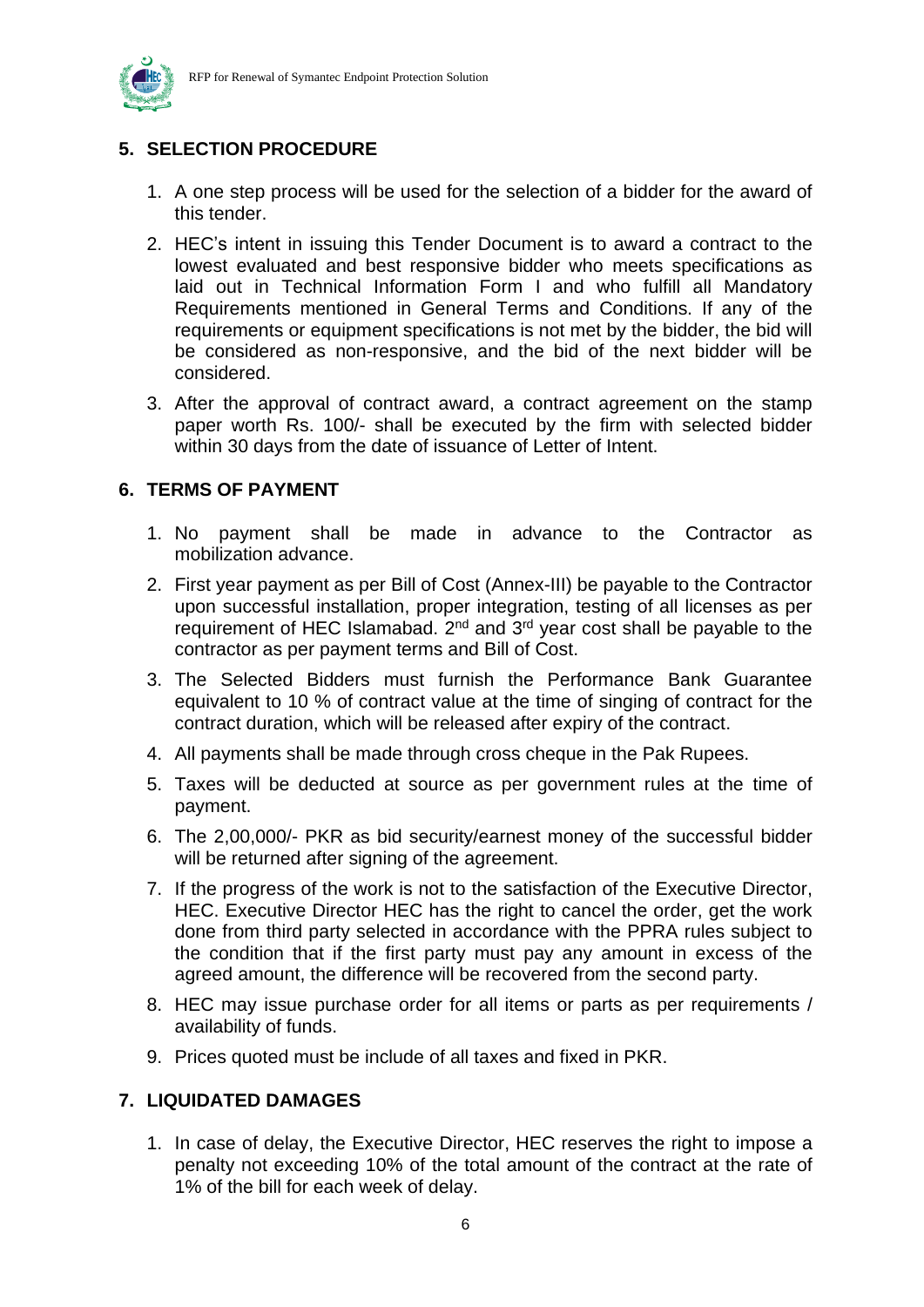

- 2. If the work is not executed according to the satisfaction of the Executive Director, the Executive Director reserves the right to reject it altogether or impose a penalty not exceeding 50% of the contract amount.
- 3. In case of services delay or unsatisfactory service deliver non-complying the terms of the comprehensive warranty services, Contractor performance Bank Guarantee / Retention Money will be forfeited.

#### **8. MANDATORY / BIDS SUBMISSION REQUIREMENTS**

Following are mandatory and general terms & conditions apply to this RFP:

| $S1$ #         | <b>Mandatory Requirements</b>                                                                                                  |  |  |  |  |
|----------------|--------------------------------------------------------------------------------------------------------------------------------|--|--|--|--|
| 1              | Only authorized Distributor / Elite partner of principle<br>can<br>participate in this tender (documentary proof is mandatory) |  |  |  |  |
| $\overline{2}$ | Income Tax Certificate and GST Certificate.                                                                                    |  |  |  |  |
| 3              | Location of Offices (Islamabad or Rawalpindi / Lahore / Karachi)                                                               |  |  |  |  |
| 4              | Quoted Product (all items) are Technical Compliance as listed at<br><b>Technical Information Form.</b>                         |  |  |  |  |
| 5              | All Licenses/ Software will be delivered and installed in HEC<br>designated offices and consequently support services.         |  |  |  |  |
| 6              | An affidavit to the effect that the firm has not been blacklisted by<br>any Government/Semi Government organization.           |  |  |  |  |
| $\overline{7}$ | The bidder must have Certified Engineers for configuring all<br>Licenses / Software.                                           |  |  |  |  |
| 8              | At least two years of relevant experience and Operations in<br>Pakistan.                                                       |  |  |  |  |

#### **General Terms & Conditions**

- 1. The Commission reserves the right to accept/reject wholly or partially any tender at any stage of the tender process.
- 2. Validity period of the bids shall be 12 months (365 days).
- 3. In case of any dispute the matter will be referred to the Executive Director HEC and the decisions of HEC will be binding on all concerned and will not be in any case challengeable at any forum or any court of law.
- 4. Bids are liable to be rejected if; they are not conforming the terms, conditions and specifications stipulated in this RFP.
- 5. During the examination, evaluation, and comparison of the bids, the HEC at its sole discretion may ask the bidder for clarifications of its bid.
- 6. The request for clarification and the response shall be in writing/email. However, no change in the price or substance of the bid shall be sought, offered, or permitted after bid submission.
- 7. Total Bid Value shall cover cost of services as per SLA. And shall account for financial evaluation and so shall be included in Total Bid Value.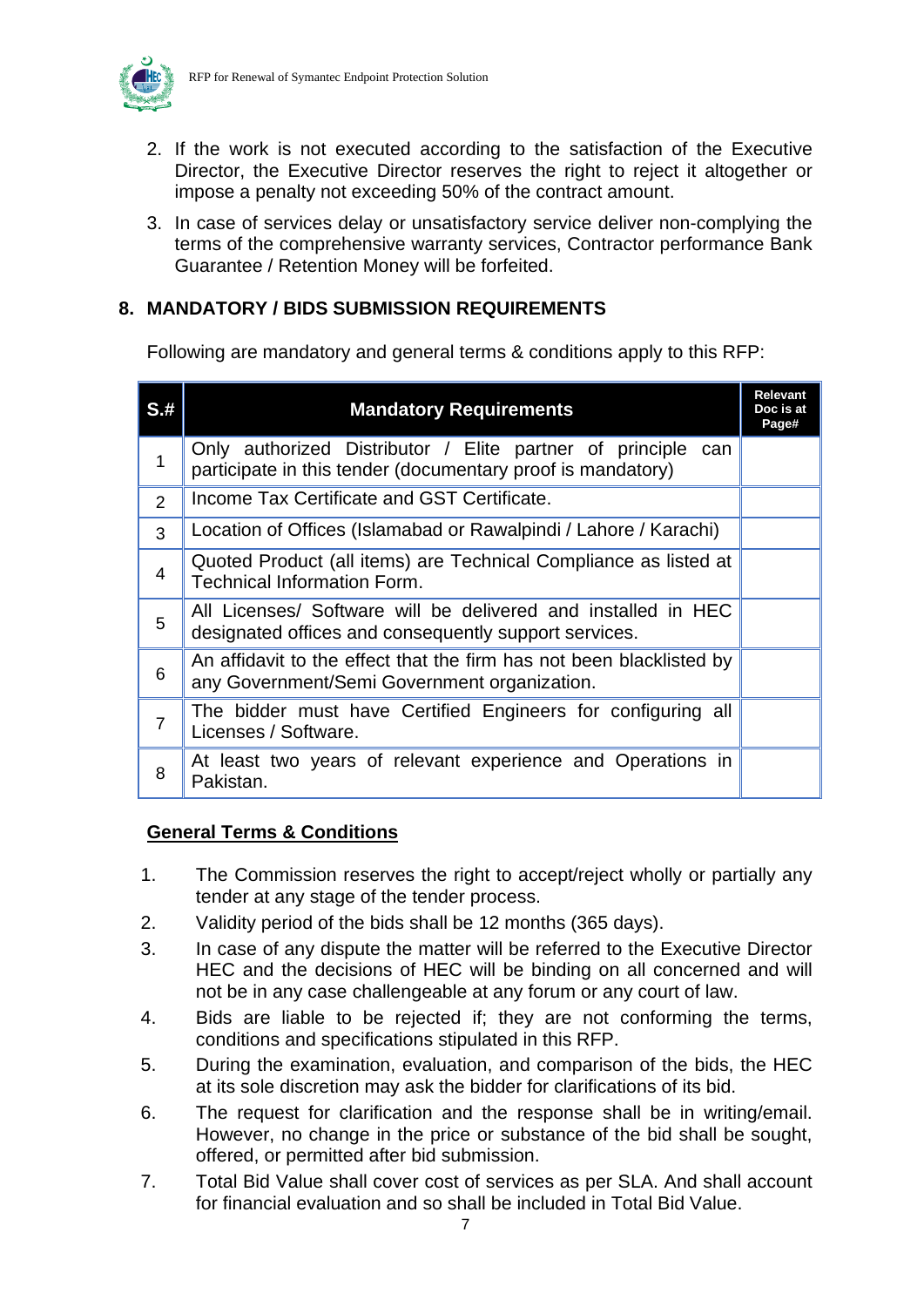

- 8. The amount submitted as bid security/earnest money shall be refunded to the unsuccessful bidders after signing of the contract agreement with successful bidder.
- 9. If there is a discrepancy between unit price and total price in the submitted bid which is obtained by multiplying the unit price and quantity, the unit price shall prevail and total price shall be corrected. If there is a discrepancy between the words and figures, the amount in words shall prevail. If there is a mistake in addition/ totaling, that shall be corrected. If the bidder does not accept the corrected amount of bid, his bid shall be rejected, and his bid security forfeited.
- 10. Incomplete and conditional Bids will not be entertained.
- 11. For this tender all updates/changes shall be communicated through email and be posted on HEC website.
- 12. In case of any dispute between the two parties of any matter arising out of after signing the contract agreement, the case shall be referred to Executive Director, HEC whose decision shall be final and binding on both parties.
- 13. Maximum delivery time for all BOQ is 2-4 weeks.
- 14. Bids submitted via email or fax will not be entertained.
- 15. Bidders shall provide a certificate from their bank certifying their sound financial position and credit limit from the bank or any appropriate documentary proof (e.g., Annual Audit Report), showing the financial strength of the bidders.
- 16. Bidders indemnify HEC against all third-party claims of infringement of patent trademark, industrial design rights arising from use of the goods of any part thereof in Pakistan. Bidders also indemnify that no dispute is pending against HEC and hence required to get the clearance before applying.
- 17. Number of renewal licenses may be increased or decreased as per HEC requirement within permissible limit of repeat order.
- 18. Vendors are required to quote unit price against each item according to BOC.
- 19. SLA period of the Services shall start from commissioning of services in HEC.

#### **9. REQUIREMENTS FOR SLA (SERVICE LEVEL AGREEMENT)**

Following requirements for SLA apply to this RFP for this project:

- 1. Selected Bidder shall provide onsite /Services / Software Support and Bidder shall ensure that all renewed licenses are free from any sort of defects for the contract period.
- 2. Comprehensive services must be provided for a period of three years as per BOC.
- 3. Bidder must provide the escalation matrix as part of the Bid and same will be made part of the agreement for support. Event will be reported to bidder on email as per details given in escalation matrix.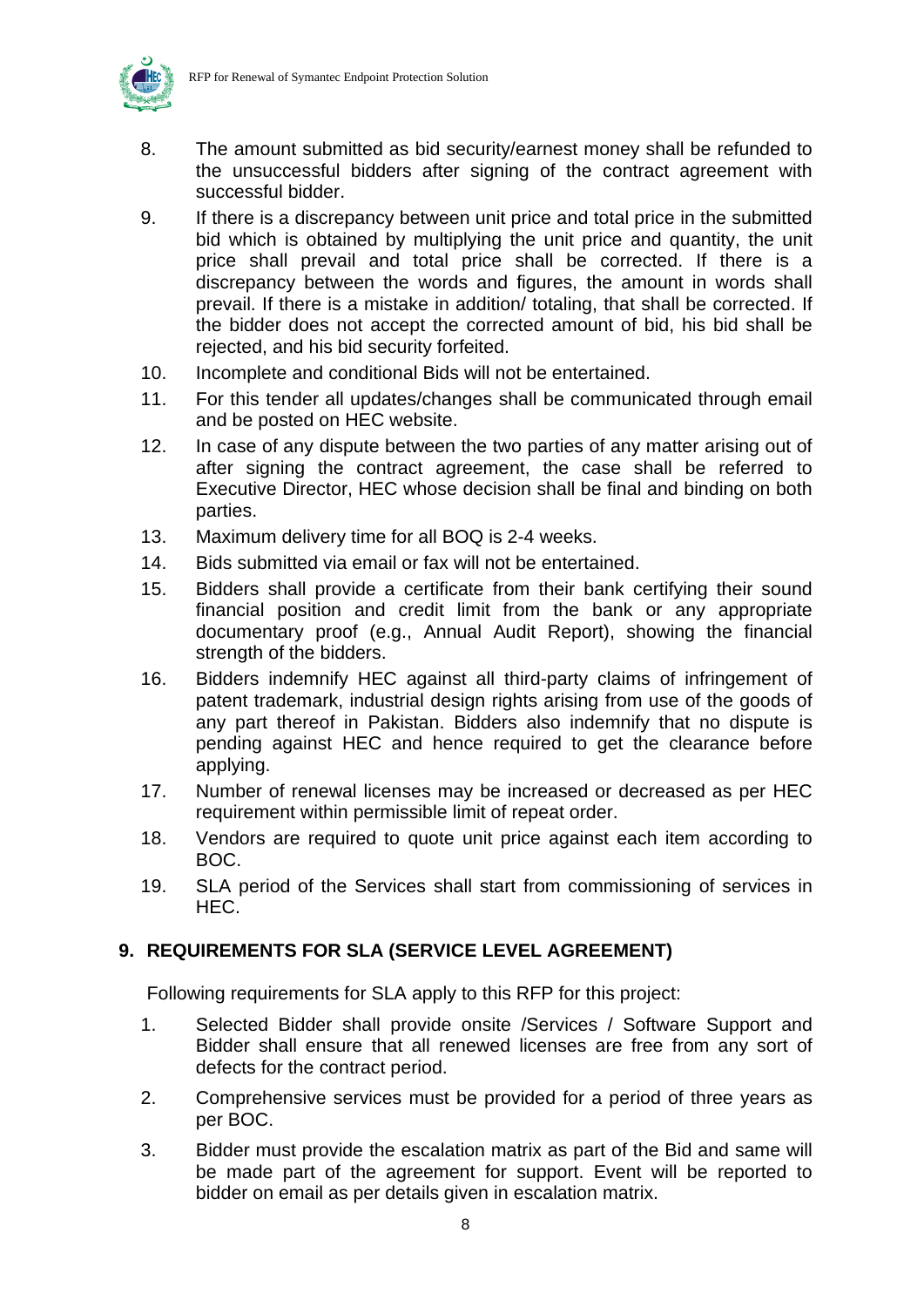

- 4. Response time of the successful bidder in the context of support services at all days, 24 X 7, shall be 1 hour from the reporting of the fault.
- 5. The Bidders must ensure the escalation / response time through their engineers in business hours. Following is the event response

| <b>Type of Event</b> | <b>Response time</b> | <b>Resolution Time after</b><br>response time |
|----------------------|----------------------|-----------------------------------------------|
| Critical             | 1 hour               | Within 4 -12 Hours                            |
| Important            | 1 hour               | Within 1 working day                          |
| Normal               | 1 hour               | Within 3 working days                         |

- 6. In case of services delay or unsatisfactory service deliver non-complying the terms of the comprehensive warranty services, the following liquidate damages will be in force for each event delay as per event type.
	- i. Late Response as per event type up to Two (02) Hours (0.1 % of the Contract Value).
	- ii. Late Response as per event type up to ten (10) Hours (0.3% of the Contract Value).
	- iii. Late Response in rectification as per event type up to 24 (twenty-four) Hours (0.5% of the Contract Value).

#### **10.MEET OR EXCEED SPECIFICATIONS**

The specifications provided in this RFP are the minimum requirements of HEC. The vendors must meet or may exceed these specifications to meet the actual requirements of this Project and its successful practical implementation. But in such a case additionally proposed or altered specifications should clearly be highlighted to enable HEC to clearly identify modified specifications.

#### **11.CLARIFICATIONS**

Queries regarding this RFP shall be submitted in writing to:

#### **Syed Muhammad Jamil shah Faisal Rafique**

Assistant Director (S.M) Dy. Director (Systems) Higher Education Commission **Higher Education Commission**  $H - 9$ , Islamabad.  $H - 9$ , Islamabad. Phone: +92 (051)90402244 Phone: +92 (051)90402244 E-mail: [smjshah@hec.gov.pk](mailto:smjshah@hec.gov.pk) E-mail: [frafique@hec.gov.pk](mailto:frafique@hec.gov.pk)

#### **Ch. Abdullah Fayyaz Chattha**

Director (Operations), PERN Higher Education Commission H – 9, Islamabad. Phone: +92 (051)90402208 E-mail: [achattha@hec.gov.pk](mailto:achattha@hec.gov.pk)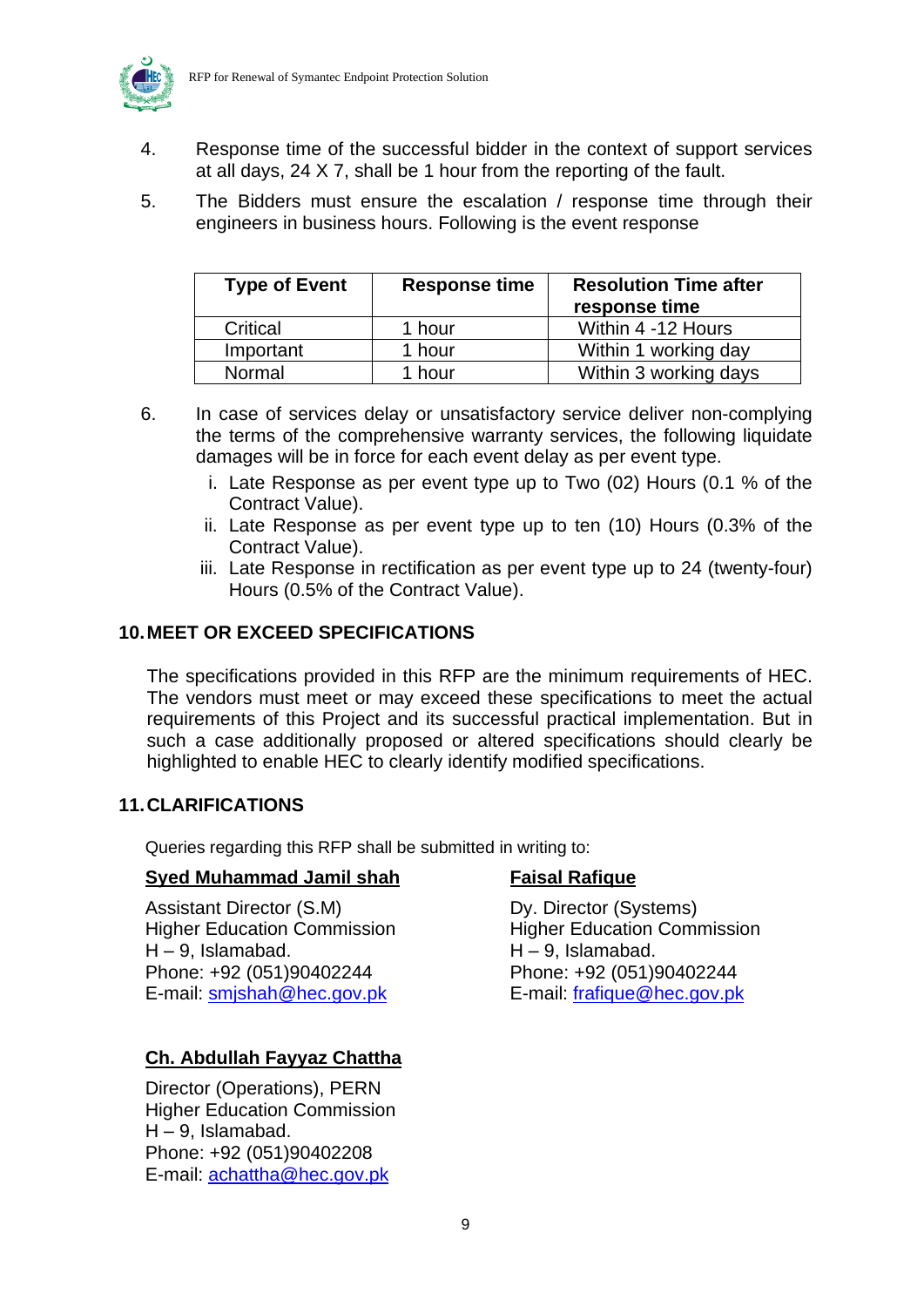

## **Form I: Technical Services Requirement**

| (Mandatory Part - A) Renewal of Symantec Endpoint Licenses are required as under: |                                                                            |          |                 |  |  |  |
|-----------------------------------------------------------------------------------|----------------------------------------------------------------------------|----------|-----------------|--|--|--|
| <b>S. No.</b>                                                                     | <b>Description</b>                                                         | Quantity | <b>Duration</b> |  |  |  |
| 1.                                                                                | Renewal of Symantec                                                        | 600      | 03 Years        |  |  |  |
|                                                                                   | <b>Endpoint Protection</b>                                                 |          |                 |  |  |  |
|                                                                                   | Licenses for Business                                                      |          |                 |  |  |  |
|                                                                                   | (For Workstations,                                                         |          |                 |  |  |  |
|                                                                                   | File Servers, and                                                          |          |                 |  |  |  |
|                                                                                   | Internet Security etc.)                                                    |          |                 |  |  |  |
|                                                                                   |                                                                            |          |                 |  |  |  |
|                                                                                   | SKU:                                                                       |          |                 |  |  |  |
|                                                                                   | SEP-NEW-AG-500-1k                                                          |          |                 |  |  |  |
|                                                                                   | (Latest Version)                                                           |          |                 |  |  |  |
|                                                                                   | (Optional Part - B) Symantec AV ITMS Suite (new) may be required as under: |          |                 |  |  |  |
| <b>S. No.</b>                                                                     | <b>Description</b>                                                         | Quantity | <b>Duration</b> |  |  |  |
|                                                                                   |                                                                            |          |                 |  |  |  |
| 1.                                                                                | <b>Symantec ITMS Suite</b>                                                 | 100      | 03 Years        |  |  |  |
|                                                                                   | (For Servers Platform:                                                     |          |                 |  |  |  |
|                                                                                   | patch management,                                                          |          |                 |  |  |  |
|                                                                                   | inventory                                                                  |          |                 |  |  |  |
|                                                                                   | management, Asset                                                          |          |                 |  |  |  |
|                                                                                   | Management and                                                             |          |                 |  |  |  |
|                                                                                   | Software                                                                   |          |                 |  |  |  |
|                                                                                   | Management)                                                                |          |                 |  |  |  |
|                                                                                   | (Latest Version)                                                           |          |                 |  |  |  |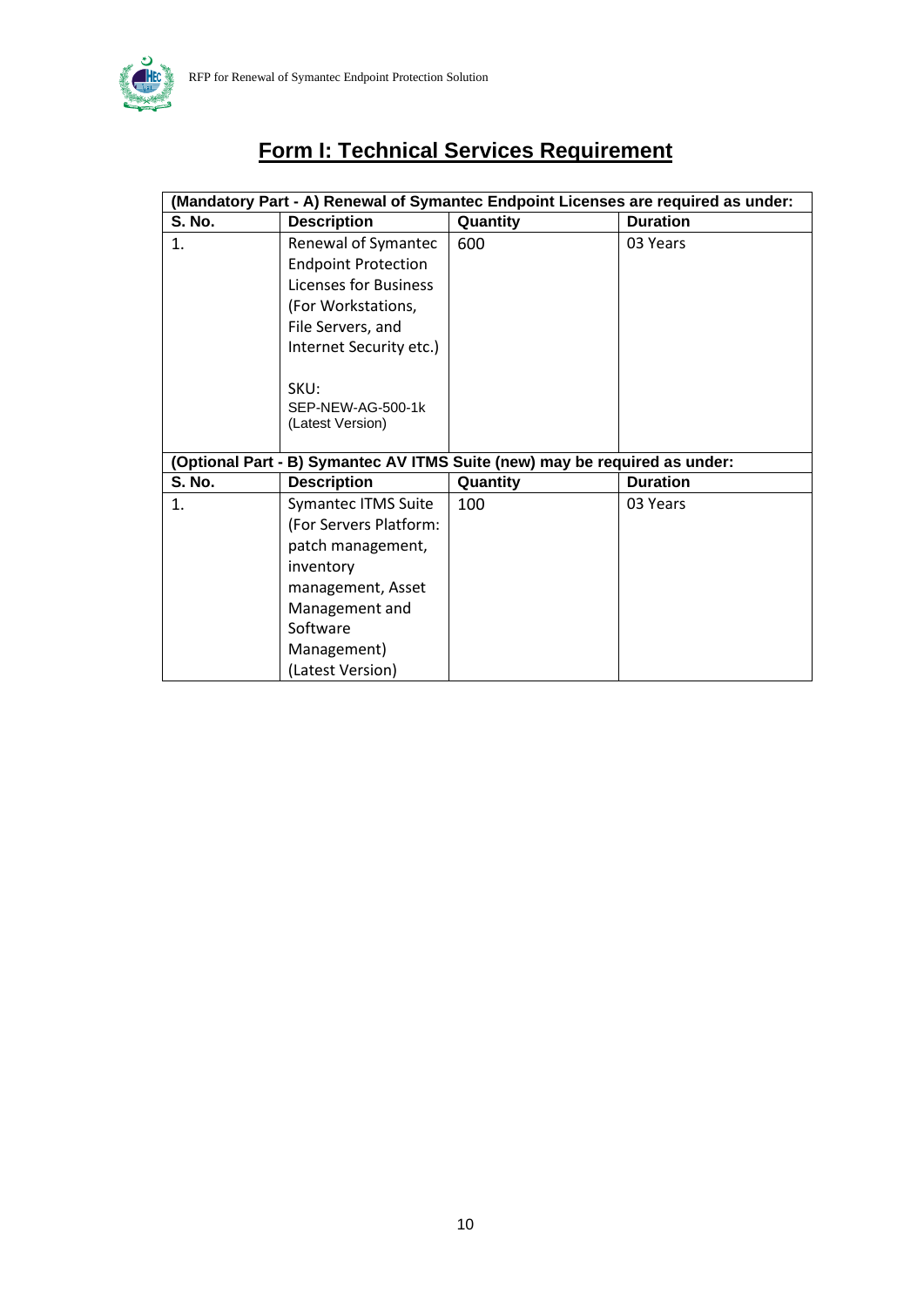

## **Annex I: Proposal Submission Form.**

#### **PROPOSAL SUBMISSION FORM**

The Director General (IT), Higher Education Commission, H-9, Islamabad

Sir,

We, the undersigned, offer to provide services for "<br>
many and in accordance with your Request for Proposal dated \_\_\_\_\_\_\_\_\_\_\_\_, and our Proposal. We are hereby submitting our Financial Proposal along with technical compliance, sealed in envelope.

We understand you are not bound to accept any Proposal you receive and reserves the right to accept or reject any offer and to annul the bidding process and reject all proposals without assigning any reason or having to owe any explanation whatsoever.

The decision of evaluating committee shall be final and cannot be challenged on any ground at any forum and the evaluating committee will not be liable for any loss or damage to any party acting in reliance thereon.

We remain,

Yours' sincerely

Authorized Signature: Name and Title of Signatory: Name of Firm: Address: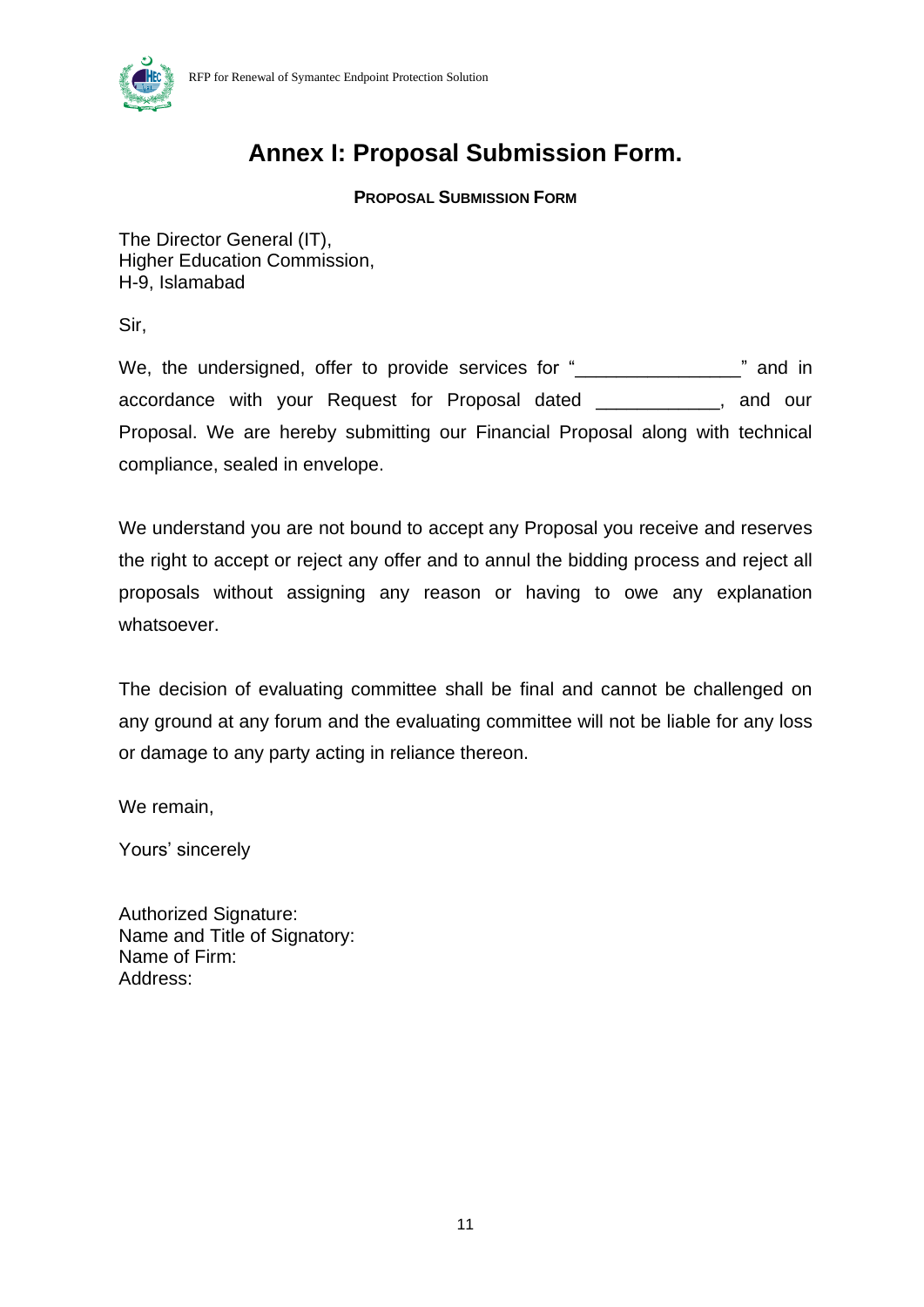



## **Annex II**

## **DECLARATION OF FEES, COMMISSION AND BROKERAGE ETC.**

#### **PAYABLE BY THE SUPPLIERS OF GOODS, SERVICES & WORKS IN CONTRACTS WORTH RS.10.00 MILLION OR MORE**

Contract Number: \_\_\_\_\_\_\_\_\_\_\_\_\_\_\_\_\_\_\_\_\_\_\_\_\_\_\_\_\_\_\_\_ Dated: \_\_\_\_\_\_\_\_\_\_\_\_\_\_\_\_\_\_\_\_\_\_\_

Contract Value: \_\_\_\_\_\_\_\_\_\_\_\_\_\_\_\_\_\_\_\_\_\_\_\_\_\_\_\_\_

Contract Title:

**\_\_\_\_\_\_\_\_\_\_\_\_\_\_\_\_** hereby declares that it has not obtained or induced the procurement of any contract, right, interest, privilege or other obligation or benefit from Government of Pakistan or any administrative subdivision or agency thereof or any other entity owned or controlled by it (GoP) through any corrupt business practice.

Without limiting the generality of the foregoing, \_\_\_\_\_\_\_\_\_\_\_\_\_ represents and warrants that it has fully declared the brokerage, commission, fees etc. paid or payable to anyone and not given or agreed to give and shall not give or agree to give to anyone within or outside Pakistan either directly or indirectly through any natural or juridical person, including its affiliate, agent, associate, broker, consultant, director, promoter, shareholder, sponsor or subsidiary, any commission, gratification, bribe, finder's fee or kickback, whether described as consultation fee or otherwise, with the object of obtaining or inducing the procurement of a contract, right, interest, privilege or other obligation or benefit in whatsoever form from GoP, except that which has been expressly declared pursuant hereto.

\_\_\_\_\_\_\_\_\_\_\_\_\_\_\_\_ certifies that it has made and will make full disclosure of all agreements and arrangements with all persons in respect of or related to the transaction with GoP and has not taken any action or will not take any action to circumvent the above declaration, representation, or warranty.

\_\_\_\_\_\_\_\_\_\_\_\_\_ accepts full responsibility and strict liability for making any false declaration, not making full disclosure, misrepresenting facts, or taking any action likely to defeat the purpose of this declaration, representation, and warranty. It agrees that any contract, right, interest, privilege or other obligation or benefit obtained or procured as aforesaid shall, without prejudice to any other right and remedies available to GoP under any law, contract, or other instrument, be voidable at the option of GoP.

Notwithstanding any rights and remedies exercised by GoP in this regard, agrees to indemnify GoP for any loss or damage incurred by it on account of its corrupt business practices and further pay compensation to GoP in an amount equivalent to ten time the sum of any commission, gratification, bribe, finder's fee or kickback given by **Example 20** as aforesaid for the purpose of obtaining or inducing the procurement of any contract, right, interest, privilege or other obligation or benefit in whatsoever form from GoP.

**[Company name]**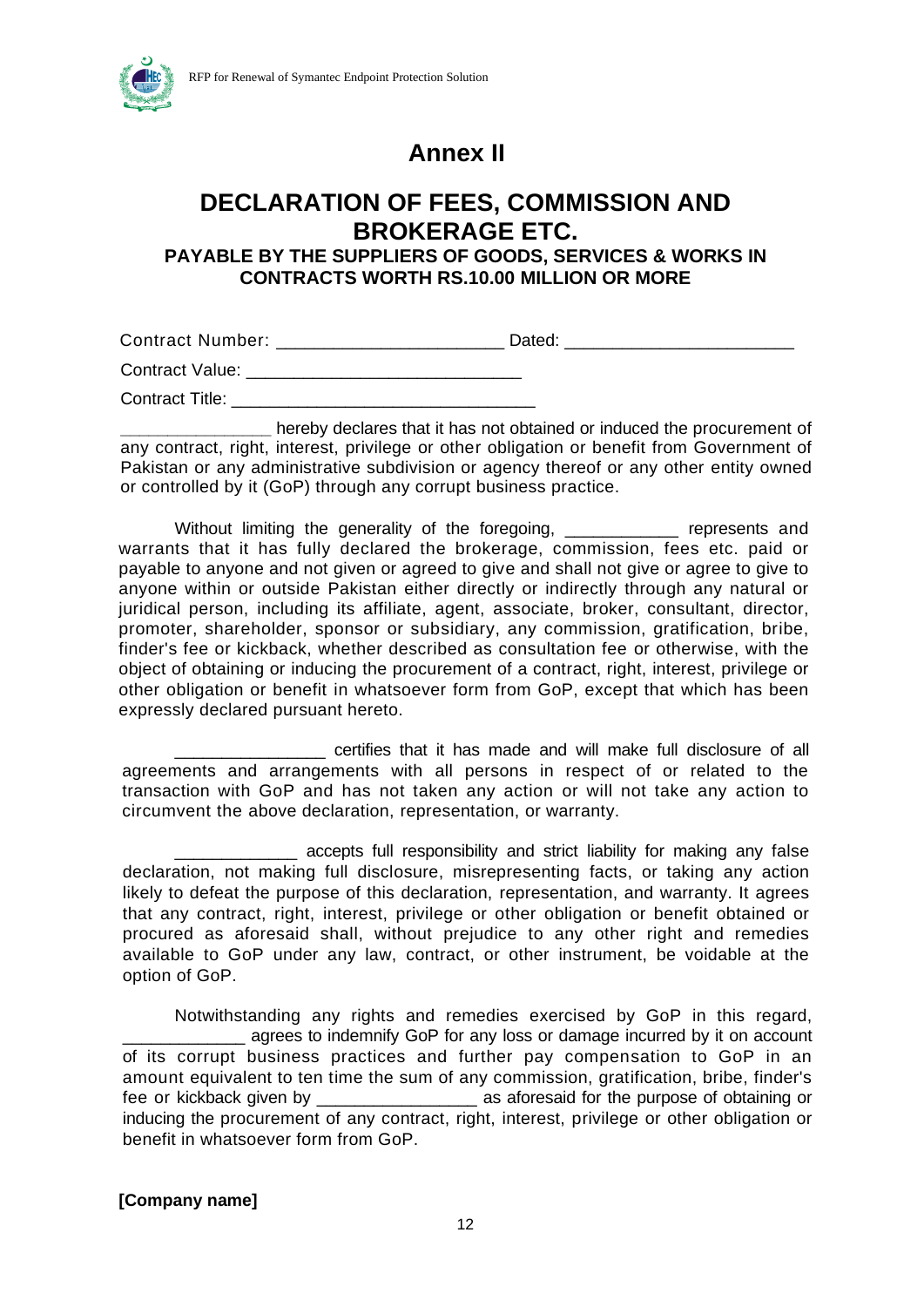

## **Annex III: Bill of Cost**

#### (To be filled by the bidder as part of Financial Proposal)

| Sr.          | <b>Description (As</b><br>per requirement<br>mentioned in<br><b>Technical</b><br><b>Service</b><br><b>Requirement</b><br>Form I Item)  | Qty(a) | <b>Unit Cost</b><br>with One<br>Year<br><b>Warranty</b><br>/Services<br>(b) | <b>Unit</b><br>Cost<br>with<br><b>One</b><br>Year<br><b>Taxes</b><br>(c) | <b>Total</b><br><b>Charges</b><br>$(1$ year)<br>$d=a^*(b+c)$ | <b>Second</b><br>Year cost<br><b>Warranty</b><br>/Services<br>and<br><b>Taxes</b><br>(e) | <b>Third</b><br><b>Year cost</b><br><b>Warranty</b><br>/Services<br>and<br><b>Taxes</b><br>(f) | <b>Total</b><br><b>Charges (3)</b><br>years)<br>$(g= d+e+f)$ |
|--------------|----------------------------------------------------------------------------------------------------------------------------------------|--------|-----------------------------------------------------------------------------|--------------------------------------------------------------------------|--------------------------------------------------------------|------------------------------------------------------------------------------------------|------------------------------------------------------------------------------------------------|--------------------------------------------------------------|
|              | <b>Mandatory Items</b>                                                                                                                 |        |                                                                             |                                                                          |                                                              |                                                                                          |                                                                                                |                                                              |
| 1            | <b>Renewal of</b><br><b>Symantec</b><br><b>Endpoint</b><br><b>Protection</b><br><b>Licenses</b><br><b>Solution</b><br>(Latest Version) | 600    |                                                                             |                                                                          |                                                              |                                                                                          |                                                                                                |                                                              |
|              | <b>Optional Items</b> (Subject to availability of funds and approval)                                                                  |        |                                                                             |                                                                          |                                                              |                                                                                          |                                                                                                |                                                              |
| $\mathbf{2}$ | <b>Symantec ITMS</b><br><b>Suite</b><br>(Latest Version)                                                                               | 100    |                                                                             |                                                                          |                                                              |                                                                                          |                                                                                                |                                                              |
| 3            | <b>Year wise</b><br>renewal price for<br>next two year<br>after 1 <sup>st</sup> year<br>(for above<br>mentioned<br>licenses/software)  |        |                                                                             |                                                                          |                                                              |                                                                                          |                                                                                                |                                                              |

| Total price in figures Rs: |  |
|----------------------------|--|
| Total price in Words:      |  |